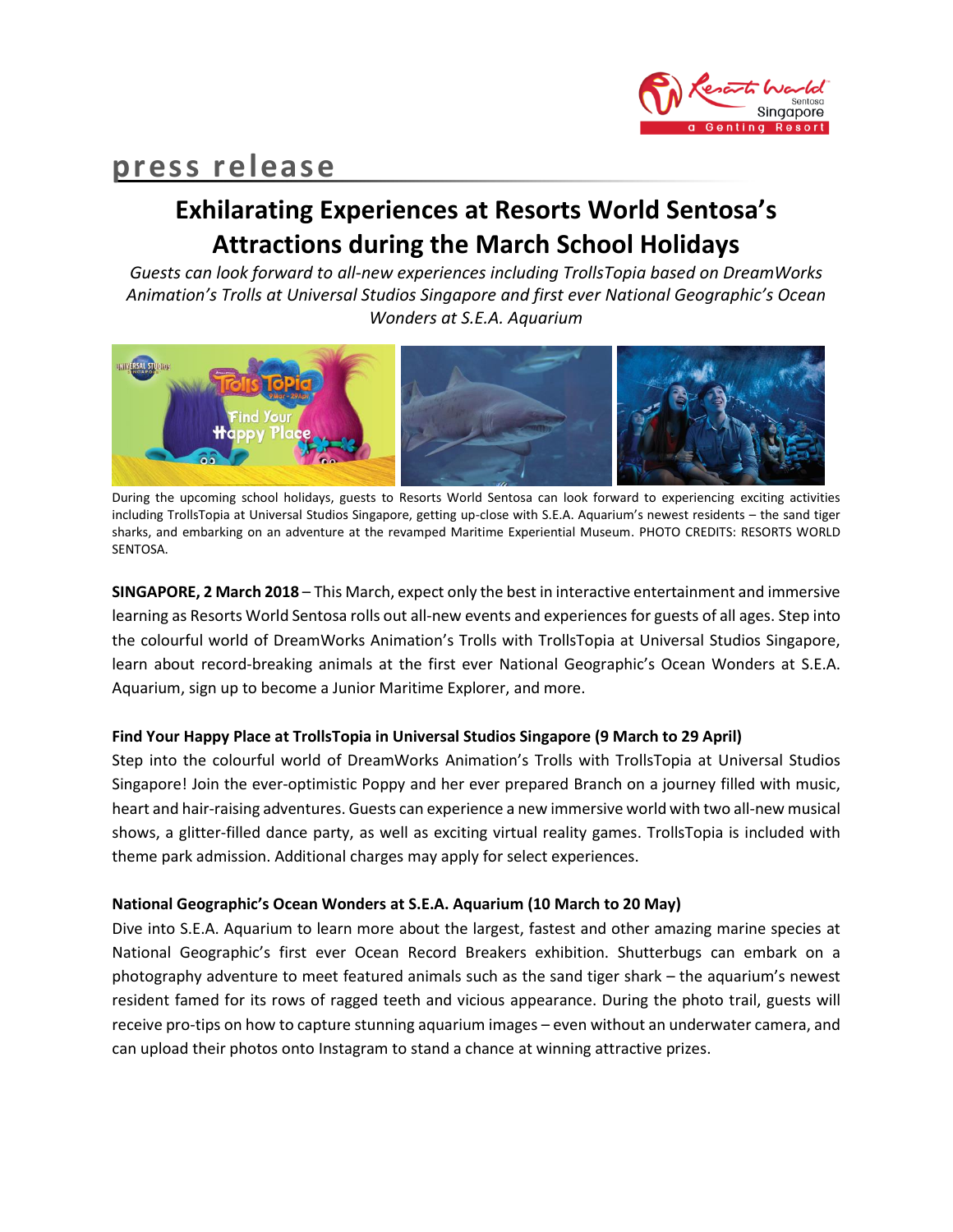Families with kids can participate in the first ever National Geographic Ocean Exploration Children's Workshop to learn what it takes to be a great explorer, and understand the most important global factors for ocean conservation. This full-day programme is the only maritime and marine conservation children's workshop in Singapore and features guided tours, exclusive documentary screenings and interactive activities at both S.E.A. Aquarium and the revamped Maritime Experiential Museum. More information can be found at [www.rwsentosa.com/oceanwonders](http://www.rwsentosa.com/oceanwonders)

# **Search for the Junior Maritime Explorer**

Aspiring explorers can join four legendary seafarers – Marco Polo, Sang Nila Utama, Ibn Battuta and Zheng He – on an adventure along the Maritime Silk Route at the newly-revamped Maritime Experiential Museum. Housing a total of 15 immersive galleries including five brand new zones, the attraction holds a combination of state-of-the-art visual projections, multimedia shows, olfactory experiences and plenty of stunning Instagram-worthy displays. Guests can even get hands-on tying classic mariners' knots at the Learning To Navigate chamber, or be amazed by the Jewel of Muscat, an Arabian ship which made a tumultuous 138-day voyage from Oman to Singapore in 2010 using ancient navigational methods with a crew of 15. For a multi-sensory experience, head to Typhoon Theater which simulates a sinking ship in a treacherous storm.

Kids aged seven to 12 years can sign up to become a Junior Maritime Explorer – a star reporter who will be the voice of maritime adventures, and appear on TV. To join this contest, participants can submit a short news-report-style video on a maritime event, or even on the museum itself. One grand prize winner will get to meet and interview National Geographic Explorer Erika Bergman, bring her on a tour of the Maritime Experiential Museum, and be featured in a National Geographic video along with Erika. This contest is held in partnership with National Geographic. More information can be found at <http://juniormaritimeexplorer.com/>

For more information on the programmes at Resorts World Sentosa's attractions, visit [www.rwsentosa.com/march-holidays](http://www.rwsentosa.com/march-holidays)

Refer to Appendix A for admission tickets.

**– END –**